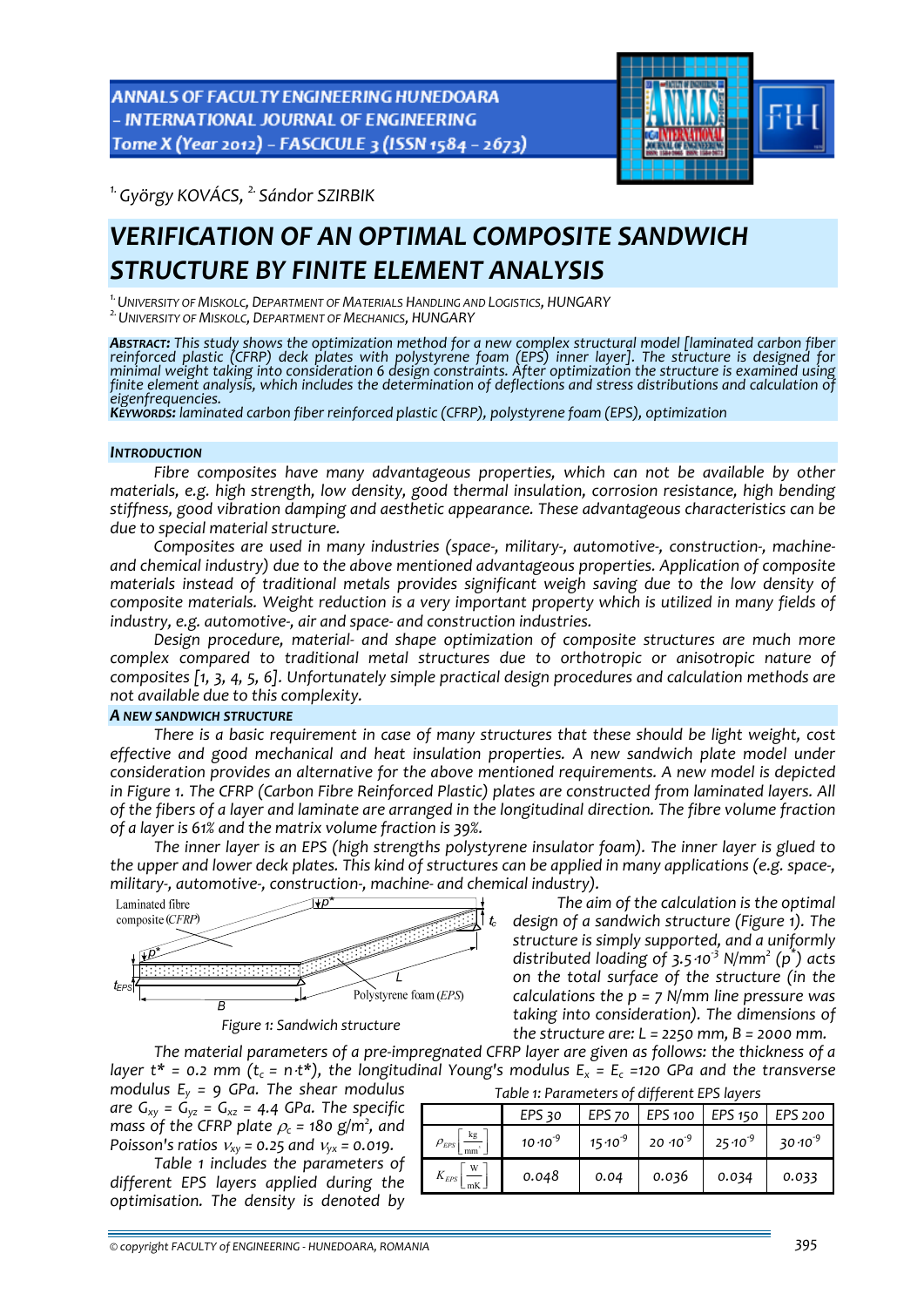$\rho_{\rm\scriptscriptstyle EPS}$  and K<sub>EPS</sub> is the thermal conductivity of the different EPS layers (EPS 30, EPS 70, EPS 100, EPS 150 and *EPS 200). EEPS = 3.5 MPa is the Young's modulus.*

### *OBJECTIVE FUNCTION AND DESIGN CONSTRAINTS*

*The aim of the study is the optimal design of a new sandwich structure. The structure was designed for minimal weight. Design constraints on maximum deflection of the total structure, stress in the composite plates, stress in the polystyrene foam, eigenfrequency of the structure, thermal* insulation of the structure and size constraints for design variables (number of layers of deck plates - n; *thickness* of polystyrene *inner layer - t<sub>EPS</sub>*) *are considered in* the *calculation.* The *systematic searching method was used in the single objective optimization which examines all of possible variations. The calculations were completed by the application of MathCAD software.*

# *Mass function*

*The total mass of the structure is the sum of the CFRP and EPS components:* 

$$
m = 2 \rho_c \left[ BL \left( n t^* \right) \right] + \rho_{EPS} \left[ BL \left( t_{EPS} \right) \right] \tag{1}
$$

where t\* is the thickness of a laminate,  $\rho_c$ =180.10<sup>9</sup> kg/mm<sup>3</sup> is the density of the laminate,  $\rho_{\text{EPS}}$  is the *density of one of the applied insulator inner layer (see in Table 1).*

### *DESIGN CONSTRAINTS*

*Deflection of the total structure*

$$
w_{\text{max}} = \frac{5p \ L^4}{384(E_c I_c + E_{ES} I_{ERS})} \le \frac{L}{200}
$$
 (2)

*where: Ic, IEPS are moment of inertia of the CFRP plate and EPS layer,*

*Ec, EEPS are reduced modulus of elasticity of the CFRP lamina and Young's modulus of EPS component. Stress in the composite plates*

The moment acting on the total structure is distributed on the components of the structure. X<sub>c</sub>M is the *part of total moment which is acting on composite plate.* 

$$
\frac{X_c M}{I_c} \cdot \frac{h_{EPS} + nt}{2} \le \sigma_{Call}
$$
 (3)

*where:*  $M = \frac{pL^2}{r^2}$ 8  $M = \frac{pL^2}{2}$ ;  $\sigma_{Call} = \frac{\sigma_{I}}{2}$ *c*  $\sigma_{\textit{Call}} = \frac{\sigma_{\textit{T}}}{\gamma_c}$  allowable stress;  $X_cM$  moment acting on composite plate;  $\sigma_{\textit{T}}$  tensile

*strength of composite lamina;* <sup>γ</sup>*<sup>c</sup> safety factor (=2).*

*Stress in the polystyrene foam* 

$$
\frac{X_{\text{EPS}}M}{I_{\text{EPS}}} \cdot \frac{t_{\text{EPS}}}{2} \le \sigma_{\text{EPSall}} \tag{4}
$$

 $where:$   $X_{EPS} = \frac{E_{EPS}I_{EPS}}{E_{EPS}I_{EPS} + E_{c}I_{c}}$  $X_{EPS} = \frac{E_{EPS}I_{EPS}}{E_{EPS}I_{EPS} + E_{c}I_{c}}$ <sup>;</sup>  $\sigma_{EPSall} = \frac{\sigma_{EPS\,max}}{\gamma_{EPS}}$  $\sigma_{\text{EPSall}} = \frac{\sigma_{\text{EPSmax}}}{\gamma_{\text{EPS}}}$  allowable stress; X<sub>EPS</sub>M moment acting on EPS layer;

<sup>σ</sup>*EPSmax compression strength of EPS;* <sup>γ</sup>*EPS safety factor (=2).*

# *Eigenfrequency of the total structure*

$$
f_1 = \frac{\pi}{2L^2} \sqrt{\frac{10^3 (E_c I_c + E_{EPS} I_{EPS})}{m}} \ge f_0
$$
 (5)

CFRP laminate

*m:* weight/unit length of the structure [kg/mm],  $f_0$ : limitation for eigenfrequency (50 Hz). *Thermal insulation of the structure*

*There is an assumption that the temperature out of the structure is (Tout) ‐20<sup>o</sup> C (253.15 K), inner the structure is (Tin) +15<sup>o</sup> C (288.15 K). The global thermal conductivity of composite laminate is,*  $K_{CFRP}$  = 0.86 *W*/mK *and the thermal conductivity of insulator layer is provided by the manufacturer (see in Table 1).*

*Figure 2 shows the section of the structure and parameters of structural components. There is a constraint for the maximal heat loss of the structure (Qall), the value of it is 30 W (on a unit surface F=1 m<sup>2</sup> ).*

*Based on the Fourier principle [7, 8] the next equation (6) inequality can be written for the sandwich structure, assumed that the structural components are homogenous:* 

$$
Q_{act} = F \frac{T_{in} - T_{out}}{K_{CFRP} + K_{EPS} + K_{CFRP}} \le Q_{all} \qquad [W] \tag{6}
$$

 $t_{EPS}$ 

 $t_{\epsilon}$ 

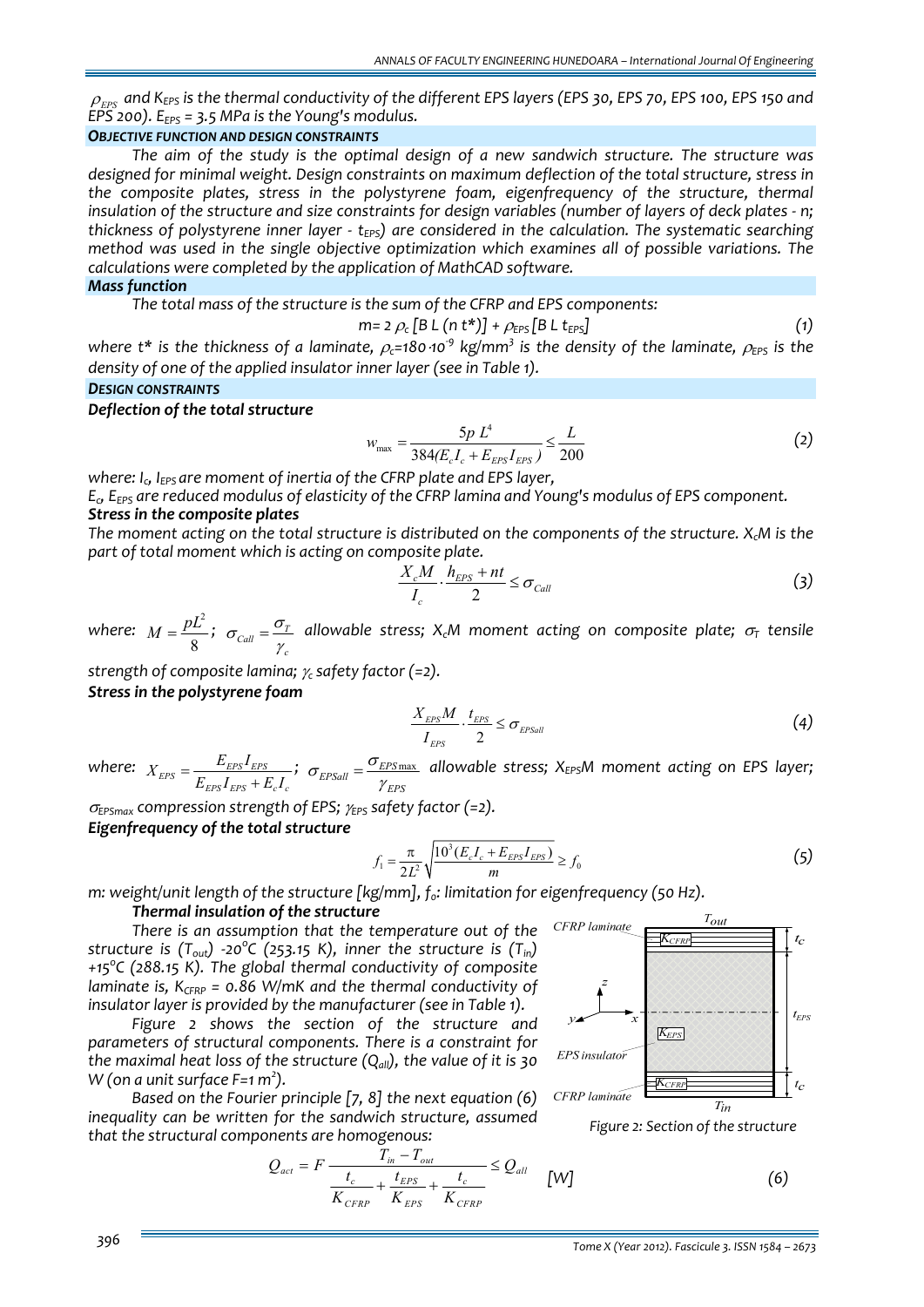# *Size constraints for design variables*

$$
8 \le n \le 12
$$
  
30 \le t<sub>eps</sub> \le 80 [mm] (7)

*These represent physical limitations on the design variables [mm], taking economical and manufacturing aspects into consideration.*

# *NUMERICAL RESULTS OF SINGLE OBJECTIVE OPTIMIZATION*

*Mass saving can be a prime design aim of sandwich structures because the composite materials are very expensive. Table 2 shows the result of mass optimization of the analyzed structure based on the mass objective function (eq. 1) and design constraints (eqs. 2‐7). The examination includes variation of different numbers of deck layers (8, 10 and 12 pieces) and different types of EPS materials.*

*The obtained total mass for case of different structure alternatives are as follows (Table 2)*

| Table 2: Result of mass optimization |  |
|--------------------------------------|--|
|--------------------------------------|--|

| Mass optimization: m [kg]                    |                                   |                                                  |               |                |                |                          |
|----------------------------------------------|-----------------------------------|--------------------------------------------------|---------------|----------------|----------------|--------------------------|
| Number of layers in                          | Thickness of inner                | Type of applied EPS polystyrene inner foam layer |               |                |                |                          |
| CFRP deck plates: n<br>[pieces]              | EPS foam layer:<br>$t_{EPS}$ [mm] | EPS 30                                           | <b>EPS 70</b> | <b>EPS 100</b> | <b>EPS 150</b> | EPS 200                  |
| In case of 8 CFRP layers<br>in a deck plate  | 30                                | ۰                                                |               |                |                |                          |
|                                              | 40                                | $\overline{\phantom{0}}$                         |               | Ξ.             |                | $\overline{\phantom{a}}$ |
|                                              | 50                                | $\overline{\phantom{a}}$                         | 16.335        | 17.46          | 18.585         | 19.71                    |
|                                              | 60                                | <u>15.66</u>                                     | 17.01         | 18.36          | 19.71          | 21.06                    |
|                                              | 80                                | 16.56                                            | 18.36         | 20.16          | 21.96          | 23.76                    |
| In case of 10 CFRP<br>layers in a deck plate | 30                                | ۰                                                |               |                |                |                          |
|                                              | 40                                |                                                  |               |                |                | 21.6                     |
|                                              | 50                                |                                                  | 19.575        | 20.7           | 21.825         | 22.95                    |
|                                              | 60                                | 18.9                                             | 20.25         | 21.6           | 22.95          | 24.3                     |
|                                              | 80                                | 19.8                                             | 21.6          | 23.4           | 25.2           | 27.0                     |
| In case of 12 CFRP<br>layers in a deck plate | 30                                |                                                  |               |                |                |                          |
|                                              | 40                                |                                                  |               |                | 23.94          | 24.84                    |
|                                              | 50                                |                                                  | 22.815        | 23.94          | 25.065         | 26.19                    |
|                                              | 60                                | 22.14                                            | 23.49         | 24.84          | 26.19          | 27.54                    |
|                                              | 80                                | 23.04                                            | 24.84         | 26.64          | 28.44          | 30.24                    |

*There are some cells of the table where mass data are not found, because in these cases one of/more design constraints are not fulfilled. These critical constraints were the maximum deflection and the thermal insulation of the total structure.*

*It can be summarised that the total mass of the structure is increasing by the increasing of the* number of layers of deck plates. The optimal sandwich structure is a laminated deck plates with 8 CFRP *layers with EPS 30 typed inner layer which thickness is 60 mm. y*

# *FINITE ELEMENT ANALYSIS OF THE ORTIMAL STRUCTURE*

*In this section, we present finite element analysis of a multilayered plate subjected to a uniformly distributed load of intensity p\* = 3.5*⋅*10‐<sup>3</sup> N/mm<sup>2</sup> . The pressure load is applied to the top cover sheet as shown in Figure 1. The rectangular plate is simply supported on two opposite edges and free on the remaining two edges (see Figure 3).* 

# *L/2 BM1 C L/2 M2 x*

# *Model description*

*We employ the conventional shell model which uses two*

*principal assumptions: The normal of original mid‐surface Figure 3: Three different points on the plate*remain straight during the deformation and the stress in the direction normal to the mid-surface is zero. Our finite element analysis is based on the Mindlin-Reissner shell theory, which takes into account the *transverse shear deformation. In addition, small displacements and strains are assumed.*

*To investigate the stress distribution and deflection, we set up a finite element model (three‐layer* thin shell) in Adina finite element analysis software [9]. An 8-node shell element is employed in present *analyses. More detailed descriptions of finite element procedures can be found in Bathe's book [10]. Validation of the optimal plate*

First, we study a case in which the material model is isotropic in all three layers. For simplicity, we *declare three points on the plate to compare the approximate analytical results with the numerical* results. Let the point C be the central point of the plate and the mid-points  $M_1$  and  $M_2$  take on the free *edges.*

*Under the previous boundary conditions, the plate behaves like the saddle shape hyperbolic* paraboloid and the point C will be its saddle point. Of course, our finite element solution shows a good *agreement with approximate analytical results, which are based on deflection of beam as seen in equation (2).*